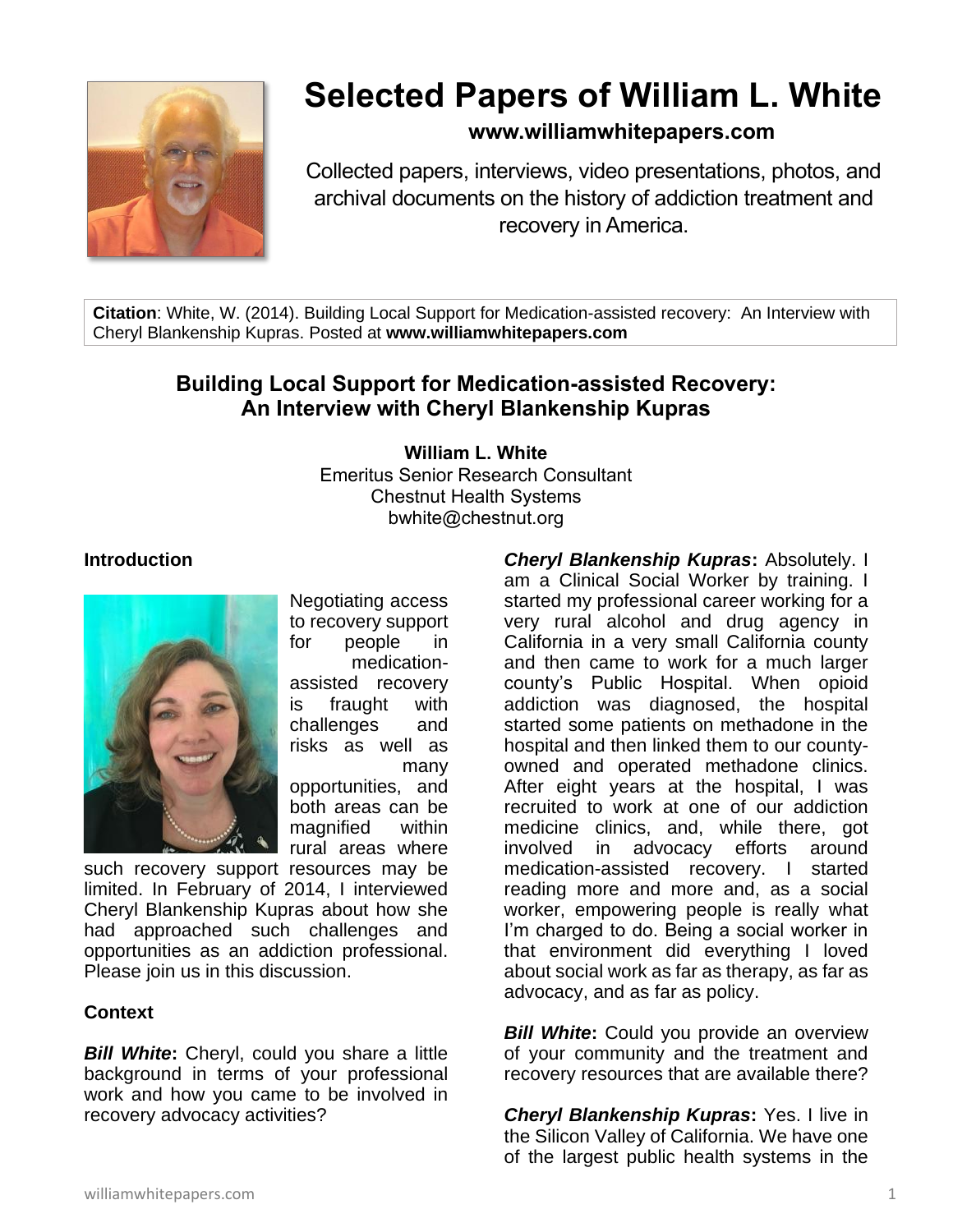state. We have a world class public hospital with many world-renowned medical units. Our county Department of Alcohol and Drug Services offers a full continuum of care of treatment services. The division I now work in monitors everybody that comes in and out of it and helps them get to the level of care they need. We have social model detoxification, methadone maintenance, Buprenorphine, residential treatment, a perinatal substance use program, transitional housing units (including ones for women with children and men with children) and outpatient programs for adults and youth that collectively serve about seven thousand people a year.

*Bill White***:** And what's the range of recovery mutual aid groups or other recovery support institutions there locally?

*Cheryl Blankenship Kupras***:** You name it, we have it. A very robust Twelve-Step community. We have a small peer recovery support group at one of our Methadone Clinics called MARS (Medication Assisted Recovery Support), a large circle of Celebrate Recovery within our faith communities, Smart Recovery, 3 Principles Groups, Recovery Café San Jose and a lot of other alternatives.

**Bill White:** And is there a local recovery advocacy organization?

*Cheryl Blankenship Kupras***:** We have Voices United, which is an affiliate of the National Council on Alcoholism and Drug Dependency. That's probably the largest of our advocacy & prevention organizations.

#### **Challenges of Medication and Recovery Support**

*Bill White***:** Now, when you first began working with patients around medication issues and medication support, what were the challenges they faced when they went out into the community and tried to participate in recovery mutual aid networks?

*Cheryl Blankenship Kupras***:** It was hard for them--a double-edged sword. In recovery, we encourage people to get honest, but a lot of folks found that when they told people about their medication, they were shunned or judged. By the same token, if they didn't tell people, they didn't feel like they were being completely honest. Some of the people I counseled were refused sponsorship unless they were tapering off methadone and others given all manner of medical advice by persons with no medical training.

**Bill White:** I've received many emails of people in medication-assisted treatment being denied the right to speak in meetings or participate in service roles or even being aggressively encouraged to taper and end their medication.

*Cheryl Blankenship Kupras***:** Yes, I've had patients who have had all of those experiences, even after long-standing sobriety with medication.

*Bill White***:** Now, has there been any interest at all in your community in creating alternative support groups for people in medication-assisted recovery?

*Cheryl Blankenship Kupras***:** Yes, we have had a Methadone Anonymous and medication-assisted support groups going back probably ten years. We started out with one of my patients that was involved in the Twelve-Step community who said, "You know, I need something more and it would be nice if we had something that was medication specific." We were able to get him a free room at our county hospital to have a meeting that really took off for a while. There was not a lot of participation after he left--he was one of those people who tapered off of methadone and eventually relapsed and returned. While he was gone, another patient who was living at one of our local Alano Clubs, was able to get approval to have a Methadone Anonymous meeting there. It really helped legitimize the MA meeting given its location at the Alano Club. It went very well for a while and, at one point, they even had a second meeting at another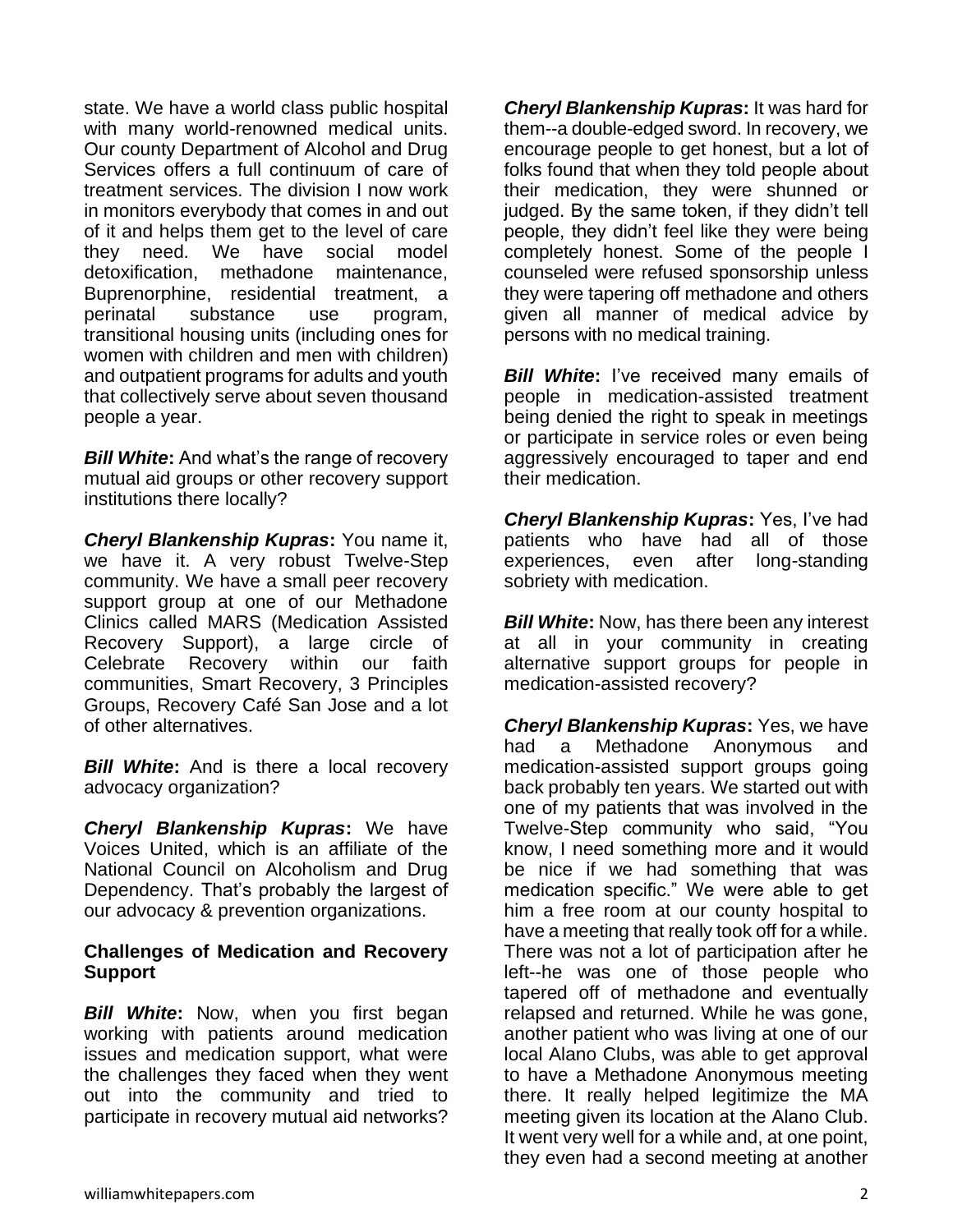location. Unfortunately, that Alano Club closed, and they never really re-established the meeting at the alternate site. It didn't have the same sense of community when they moved and then that particular patient transitioned in to buprenorphine and moved out of state. Currently, we, they don't have any Methadone Anonymous meetings.

**Bill White:** Did that contribute to your early interest in approaching and working with some of the other recovery support groups?

*Cheryl Blankenship Kupras***:** Yes, absolutely. I think that mutual aid is such an important part of recovery; everybody needs support in their life, whether they're recovering or not. But a lot of people in the recovery community either don't understand or have had a bad experience with methadone—many during the era of chronic under-dosing and weak ancillary services. I just want the medication to be a non-issue as far as recovery support went.

#### **Working with Recovery Communities**

*Bill White***:** When you first began to reach out to recovery communities, were you working with intergroups or hospitals and institutions committees, or just informally contacting people you knew? How did you approach the recovery community about this?

*Cheryl Blankenship Kupras***:** It was pretty informal. Our local Voices United Executive Director does a cable TV show once a month and I think I went on that once to talk about medication-assisted treatment. A lot of the initial work was just educating my own patients and helping them figure out how they could get what they needed within the existing recovery community. I organized a viewing of the documentary "The Anonymous People" and offered to help in ways that I could with local events--anything I could really do to help dispel the myths and stigma that negatively affect so many.

*Bill White:* What kind of advice or suggestions do you offer patients in this regard?

*Cheryl Blankenship Kupras***:** I tell them that the first thing out of their mouth doesn't have to be, "Hi, I'm on methadone." You can talk about your addiction, your desire to stop using and your daily struggles and successes to achieve and sustain that. They'd know when the time is right to tell their family and maybe their sponsor or small circle of people within the Twelve-Step community. I just didn't want them to get labeled the first thing in the door in ways that shut off support to them. I don't want them to feel so judged that they refuse to go back as we both know that so much of the benefits of Twelve-Step Programs are the support aspects beyond the meeting level.

*Bill White***:** Were there very different attitudes towards medication from meeting to meeting?

*Cheryl Blankenship Kupras***:** Yes, and there still is a safe meeting for people to go to that is more medically focused in general with people with pain issues that have struggled with opiates, but it exists in a very affluent area of our county and is not accessible to a lot of my patients. I would like every meeting to be a medication-friendly meeting. It still varies from meeting to meeting and person to person.

*Bill White:* Now, when you first began to meet with representatives of the recovery community to talk about this issue, did they have any helpful suggestions?

*Cheryl Blankenship Kupras***:** Yes. We really talked about things that a lot of the recovering community may not know about medicationassisted treatment. People kind of have the perception that you go there, you get your medication, and you leave without any kind of monitoring or other help. When I talked to people about the intensity of medical intervention that happens in the methadone clinics in our community, they were blown away. One said, "People need to know about this because there is the general perception that you go there, get your legalized drugs and leave," and that's not what happens at all for the vast majority of patients.